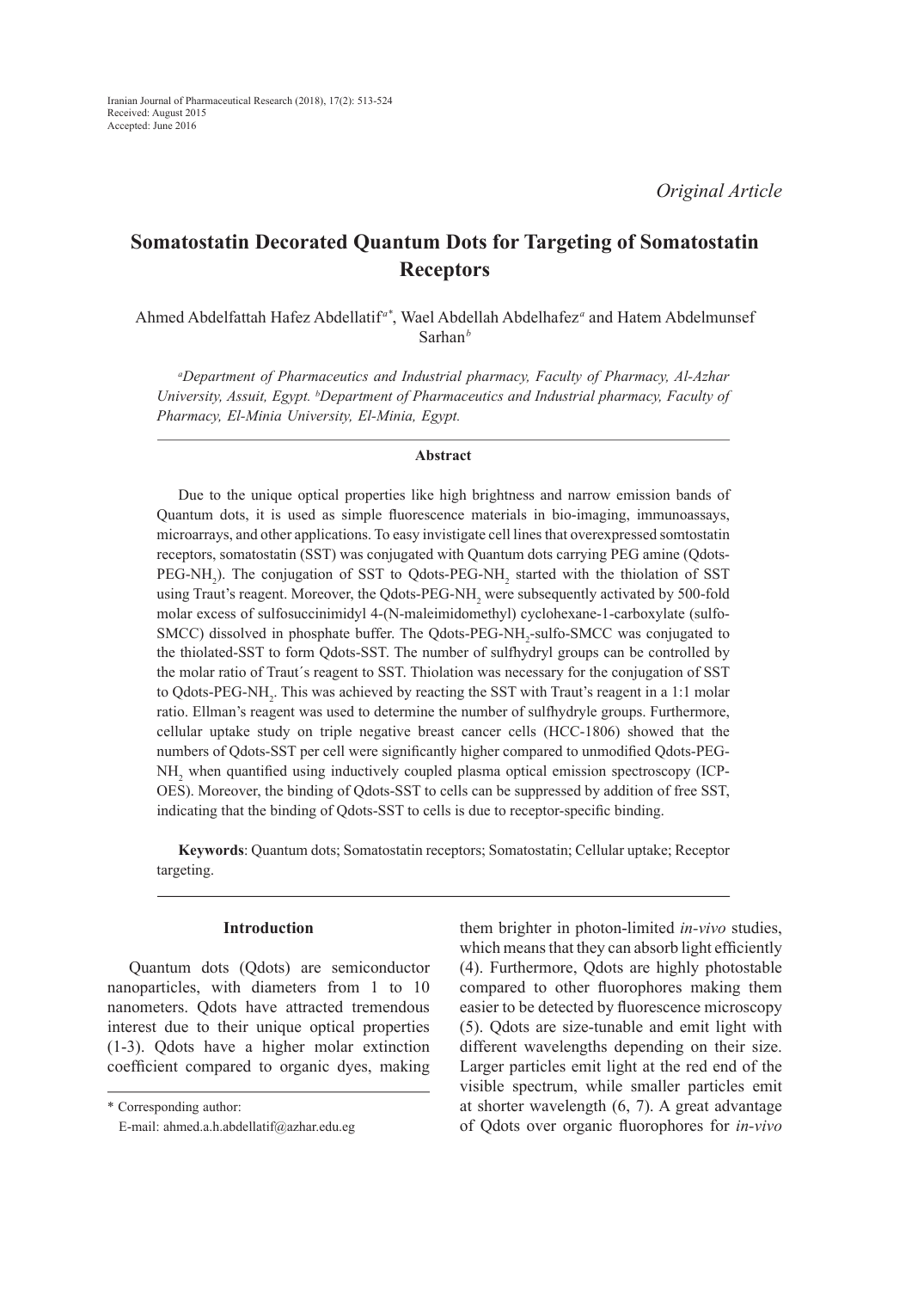applications is that they are resistant against photobleaching (8), and also they have long time blood circulation times and are stable in the blood circulation for several months (9). Nevertheless, limited cytotoxicity results from their Cd content (10, 11). In addition, Qdots showed low cytotoxicity when applied to cell culture (12, 13).

Minimal acute toxicity was found for Qdots *in-vivo*, when rhesus macaques were injected with phospholipid micelle-encapsulated CdSe/ CdS/ZnS Qdots. The clearance of Qdots are very slow (10). Qdot-loaded micelles have low acute cytotoxicity when applied *in-vitro* and *in-vivo*. Injection of Qdots into mice tumor bearing nude indicated that they could be used as fluorescent probes for *in-vivo* imaging to study the bio-distribution of nanocarriers and their intracellular pathways. Furthermore, Qdotloaded micelles were accumulated in the tumor tissue in a passive way (14). In summary, Qdots are precious tools for cellular and molecular imaging techniques to diagnose the nature and stage of cancer and other diseases (15-17).

SSTRs are members of the G-protein coupled receptors (GPCRs) superfamily (18, 19). There are five different subtypes of SSTRs (SSTR<sub>1-5</sub>),  $SSTR<sub>2</sub>$  having been classified into two subtypes,  $SSTR<sub>2A</sub><sub>2A</sub>$  and  $SSTR<sub>2B</sub>$  (20, 21). The blocking of SSTRs with antagonist supresses the interaction of the peptide agonist with SSTRs (22). SSTRs present in numerous normal and diseased cells, are expressed in normal tissues such as the pituitary gland and pancreas (21, 23). SSTRs are also expressed in many tumor cells i.e. small cell lung cancer (24-26), neuroendocrine tumors, and breast cancer (27, 28).

SST has many functions in mammals such as controling the secretion of growth hormones (29). Moreover, it is widely distributed throughout the central nervous system and peripheral tissues there playing numerous roles (30, 31). Furthermore, SST inhibits the regulation of many endogenous cell functions, including the modulation of neurotransmission, motility, cell proliferation, and cell secretion (32, 33). The limited stability and the presence of many functional groups within SST make the interaction with other compounds such as PEGylation with thiolated-PEG difficult (3436). Trautʹs Reagent (2-iminothiolane) is a small thiolation compound that reacts with primary amines (e.g., lysine side chains) to add a small spacer arm (8.1 angstroms) terminated by a free sulfhydryl group (—SH). This thiolation is very fast and specify and no other thiolation method can perform like traut´s reagent except thiolation with chemical reaction. Once added, sulfhydryl groups can be specifically targeted for reaction in a variety of useful labeling (37). The main aim of this study is to conjugate SST to quntum dots nanoparticles carrying poly ethylene glycol amine ( $\text{Qdots-PEG-NH}_2$ ). For this conjugation SST was thiolated then conjuagted to Qdots- $PEG-NH_2$ -sulfo-SMCC as a step that can facilitate the activation of Qdots-PEG-NH<sub>2</sub> with SST. The conjugation started with the thiolation of SST using Traut's reagent. On the other hand, the Qdots-PEG-NH<sub>2</sub> chains were activated by sulfo-SMCC dissolved in phosphate buffer. The Qdots-PEG-NH<sub>2</sub>-sulfo-SMCC were conjugated to the thiolated-SST to form Qdots-PEG-NH<sub>2</sub>-SST (Qdots-SST). The cellular uptake of Qdots-SST was studied using Triple negative breast cancer cells (HCC-1806). HCC-1806 cells were incubated with Qdots-PEG-NH<sub>2</sub>, Qdots-SST and Qdots-SST in the presence of free SST for 1 h. The number of all different types of Qdots nanoparticles per cell were determined using ICP-OES.

### **Experimental**

### *Materials*

Somatostatin acetate (SST) was kindly supplied from CuraMED Pharma GmbH (karlsruhe, Germany). Hydrogen tetrachloroaurate tri-hydrate, Traut´s reagent (2-Iminothiolane hydrochloride), Ellman's reagent (5,5ʹ-dithiobis-(2-nitrobenzoic acid)), Qdots carrying PEG-amine were purchased from invitrogen (Darmstadt, Germany). The ultrafiltration units with a 100-kDa cut-off membrane were purchased from Amicon Ultra-4 Millipore (Billerica, MA). Triple negative breast cancers cells (HCC-1806) were purchased from ATCC Middlesex (TW11 0LY, U.K.). Dulbecco`s phosphate buffered saline (pH 7.4), Dulbeccoʹs Modified Eagle Medium and Leibovitz′s L-15 were purchased from invitrogen, (paisley, UK).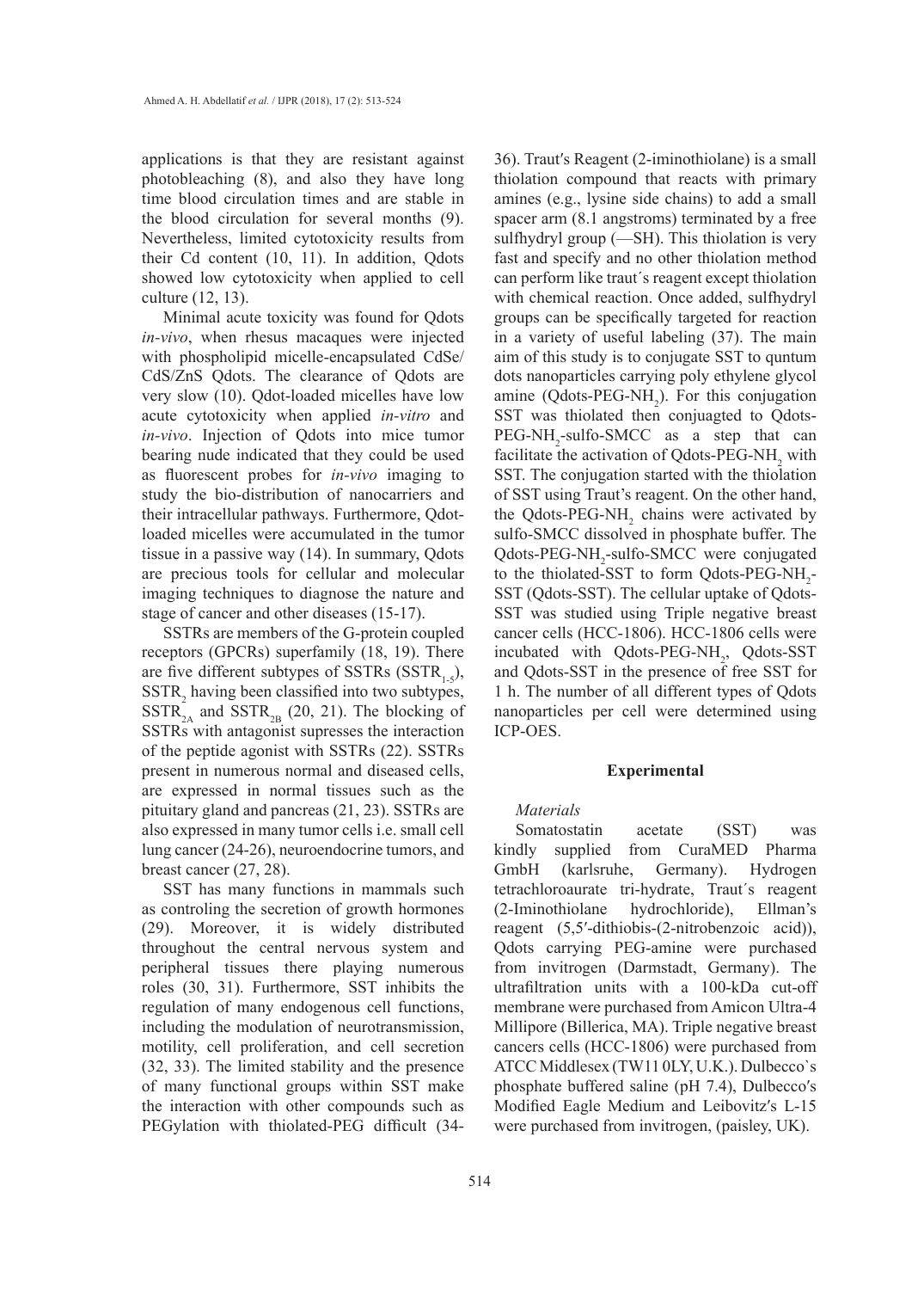

Reagents and conditions; 1. Traut´s reagent (1.5 eq.) pH 8; 2. Purification (Sephadex G-25).

Figure 1. Thiolation of SST with Traut's reagent. Running through an equilibrated sephadex G-25 mini-column purified the reaction mixture.

The purified water used for all experiments was obtained using a Milli-Q water purification system from Millipore (Schwalbach, Garmany). All glassware was thoroughly washed with freshly prepared aqua regia (HCl/HNO<sub>3</sub> 3:1), extensively rinsed with Millipore water several times and oven-dried at 50 °C for 2-3 h before use.

# *Bio-conjugation of somatostatin to Quantum dots PEG amine*

For conjugation of SST to Qdots-PEG-NH<sub>2</sub>, SST was thiolated using Traut's reagent. Furthermore, the Qdots-PEG-NH<sub>2</sub> were subsequently activated by a 500-fold molar excess of sulfo-SMCC in phosphate buffer to yield a final volume of 250 μL. The activated Qdots-PEG-NH<sub>2</sub>-sulfo-SMCC was conjugated to the thiolated-SST to form Qdots-SST (Figures 1&2). The obtained bio-conjugate was purified by centrifugation at (5000 rpm for 5 min) using an ultrafiltration tube (Amicon Ultra-4, 100K MWCO; GE Healthcare). For thiolation of SST with Traut´s reagent, SST was dissolved in phosphate buffer (pH 8, 1 mM

EDTA, 0.1 M). Traut´s reagent was dissolved in the triethanolamine buffer (pH 8). The role of EDTA in the sample was to chelate divalent metal ions which can oxidize sulfhydryl groups. Triethanolamine buffer was used to dissociate HCl from Traut´s reagent to give free Traut´s reagent. Typically, 500 µL of 1.2 mM SST was reacted with different equivalents of Traut´s reagent  $(1, 2, 3, 4$  and  $5$  eq.). The reactants were incubated at room temperature and stirred at 600 rpm for 60 min (38). The reaction mixture was purified by running through an equilibrated sephadex G-25 mini-column. The numbers of sulfhydryl groups were determined using Ellman's reagent (Figure 2).

## *Characterization of the thiolated-SST*

Free sulfhydryl groups were assayed with Ellman's reagent (DTNB); 5,5ʹ-Dithiobis- (2-Nitrobenzoic Acid). Thiols react with this compound cleaving the disulfide bond to give 2-nitro-5-thiobenzoate (TNB) as a second 6 product which ionizes to the TNB<sup>2</sup> dianion in water at neutral and alkaline pH. This TNB<sup>2</sup> ion has a yellow color. Addition of one mole of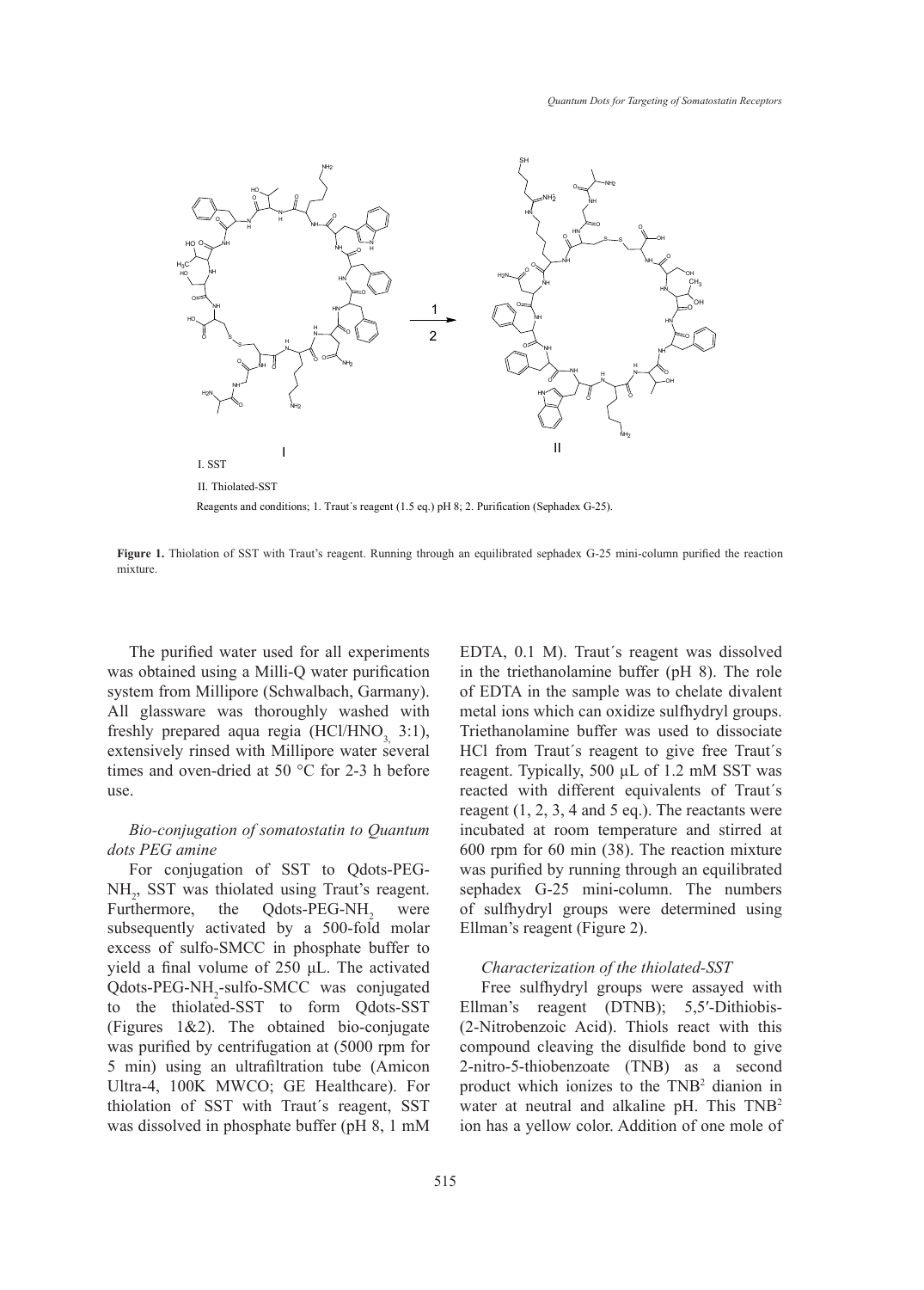

Reagents and conditions; **1**. Traut´s reagent (1.5 eq.) pH 8; **2**. Sulfo-SMCC (1000 eq.) pH 8 for 1 hr; **3**. Incubation in borate buffer pH 8 for 1hr ; 4. Purification (Sephadex G-25).

**Figure 2.** *Bio*-conjugation of SST to Qdots-PEG-NH<sub>2</sub>. Qdots-PEG-NH<sub>2</sub> activated with sulfo-SMCC. The activated Qdots-PEG-NH<sub>2</sub>sulfo-SMCC was conjugated to the thiolated-SST to form Qdots-SST. The obtained bio-conjugate was purified by using sephadex G-25.

thiol releases one mole of TNB. The  $TNB<sup>2</sup>$  is quantified in a spectrophotometer by measuring the absorbance of visible light at 412 nm (Figures 1&3) (39-42).

*Quantitating the sulfhydryl groups of thiolated-SST*

A set of tubes was used, each containing 50 µL of Ellman's reagent plus 2.5 mL of reaction buffer (Table 1). A 250  $\mu$ L of each standard or unknown sample was added to test tubes prepared beforehand. For the unknown samples, dilutions have done so that the 250  $\mu$ L samples were used to assay reaction which has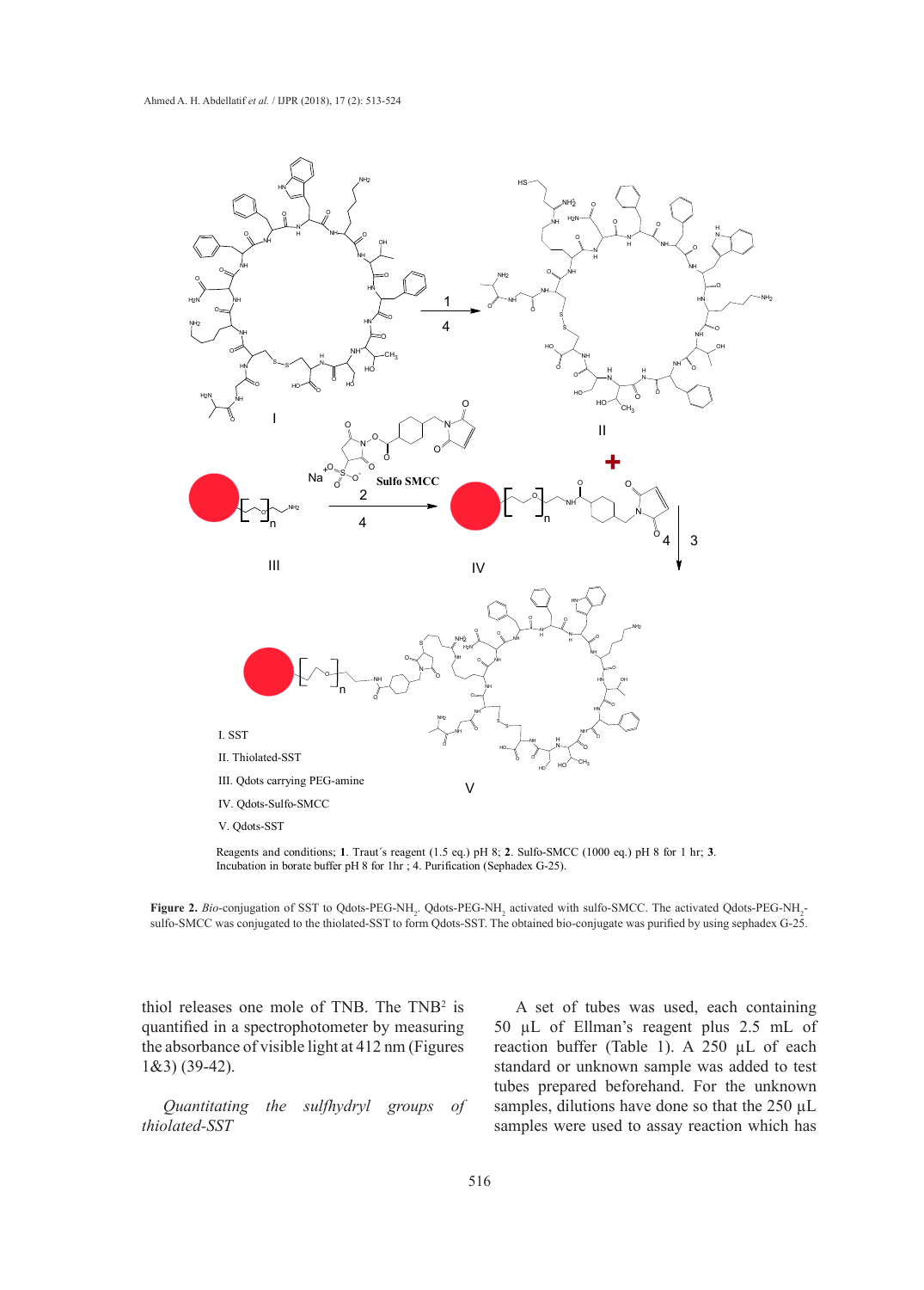| <b>Standard</b> | <b>Volume of Reaction</b><br><b>Buffer</b> | <b>Amount of Cysteine</b><br>$(M.W. = 175.6)$ | <b>Final Concentration</b> |
|-----------------|--------------------------------------------|-----------------------------------------------|----------------------------|
| $\mathbf{A}$    | $100$ mL                                   | $26.34 \text{ mg}$                            | $1.5 \text{ mM}$           |
| B               | 5mL                                        | 25 mL of Standard A                           | $1.25 \text{ mM}$          |
| C               | $10 \text{ mL}$                            | 20 mL of Standard A                           | $1.0 \text{ mM}$           |
| D               | $15 \text{ mL}$                            | 15 mL of Standard A                           | $0.75$ mM                  |
| E               | $20 \text{ mL}$                            | 10 mL of Standard A                           | $0.5 \text{ mM}$           |
| F               | $25 \text{ mL}$                            | 5 mL of Standard A                            | $0.25$ mM                  |
| G               | $30 \text{ mL}$                            | $0 \text{ mL}$                                | $0.0$ mM (Blank)           |

**Table 1**. Different concentrations of cysteine standards.



Reagents and conditions; 1. TCEP (20 eq.), incubation at 40 °C for 10 minutes, pH 3; 2. Traut's reagent (1.5 eq.) pH 8 ;**3**. Elman's reagent (1.5 eq.), incubation at room temp.; **4**. Purefication (Sephadex G-25).

Figure 3. Determination of the number of free sulfhydryl groups. SST was reduced with TCEP and then thiolated with Traut's reagent. The thiolated-SST was reacted with Ellman's reagent for determination of the number of sulfhydryl groups. The disulfide bond of Ellman's reagent cleaves to give TNB as a second product which ionized to TNB<sup>2</sup>-dianion in water at neutral and alkaline pH. This TNB<sup>2</sup> ion has a yellow color. The TNB<sup>2</sup> is quantified in a spectrophotometer by measuring the absorbance at  $412$  nm.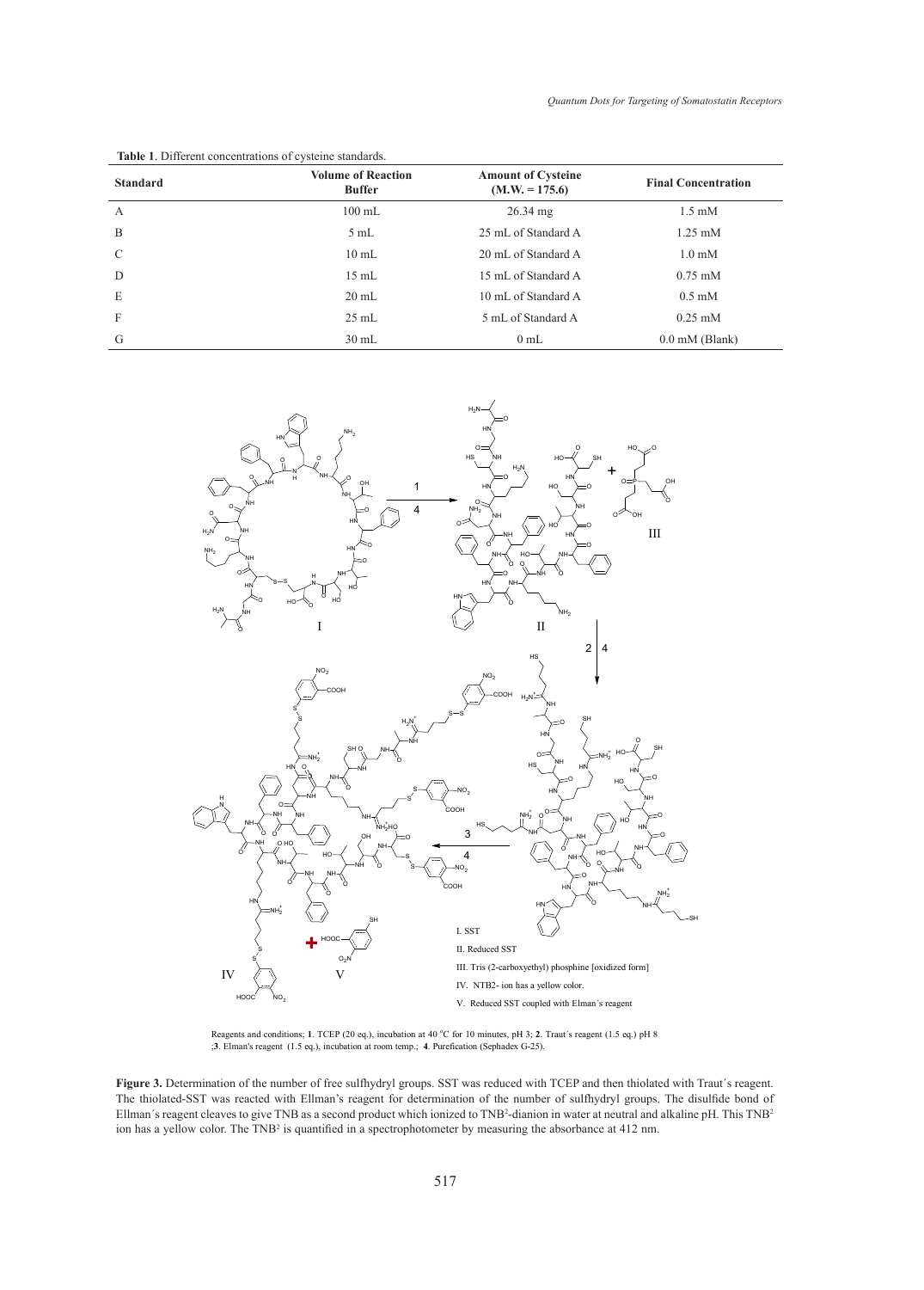

Reagents and conditions; **1**. Traut´s reagent (1.5 eq.) pH 8: 1hour; **2**. Incubation with eosin-5-maliemide (1.2 eq.), stirring for 30 minutes at room temp. ; **3**. Purification (Sephadex G-25).

**Figure 4.** Identification of thiol groups of thiolated-SST. The thiolated-SST labeled with eosin-5-maliemide. Fluorescence detection detected the peaks at wavelengths of 524 nm / 545 nm.

a sulfhydryl concentration in the working range of the standard curve (0.1 - 1.0 mM is ideal) (Table 1). The content of each tube was mixed to reduce disulfide bonds at lower pH. T and incubated at room temperature for 15 min of this reaction is to confirm the thiolar and absorbance was measured at 412 nm. The concentration of sulfhydryls in the sample was products react with Ellman's reagent, and concentration of sulfhydryls in the sample was products react with Ellman's reagent, a calculated from the molar extinction coefficient numbers of thiol groups will be inc of TNB. The most accurate results were obtained (Figure 1). Typically, 1.2 from the linear portion of the standard curve. Concentrations exceeding 1 mM free sulfhydryl will result in high absorbance values and so less accurate estimation of the concentration based on the extinction coefficient of TNB.

# *Determination the number of free sulfhydryl groups of reduced SST*

tris(2-carboxyethyl)phosphine hydrochloride, TCEP is non-volatile, odorless, and unlike most

other reducing agents, resistant to air oxidation. nadard curve (0.1 - 1.0 mM is ideal) TCEP is very stable, more effective, and able negative breast cancers cell to reduce disulfide bonds at lower pH. The aim of this reaction is to confirm the thiolation of SST with Traut´s reagent, because the thiolated products react with Ellman's reagent, and the numbers of thiol groups will be increased (Figure 1). Typically, 1.2 mL of TCEP 20.4 mM concentration mixed with  $0.8$  mL of SST (50  $\mu$ M). The reactants were stirred together at 600 rpm at room temperature for 60 mins. For complete reduction, peptide and reducing agent were stirred again at 40 °C for 10min. The disulfide bond of SST was reduced using 20 folds molar excess of TCEP. For dissolving TCEP, TCEP was dissolved in 0.17 M potassium citrate buffer. The reduced SST was thiolated with Traut´s reagent as previously proceeded. Thiolated reduced SST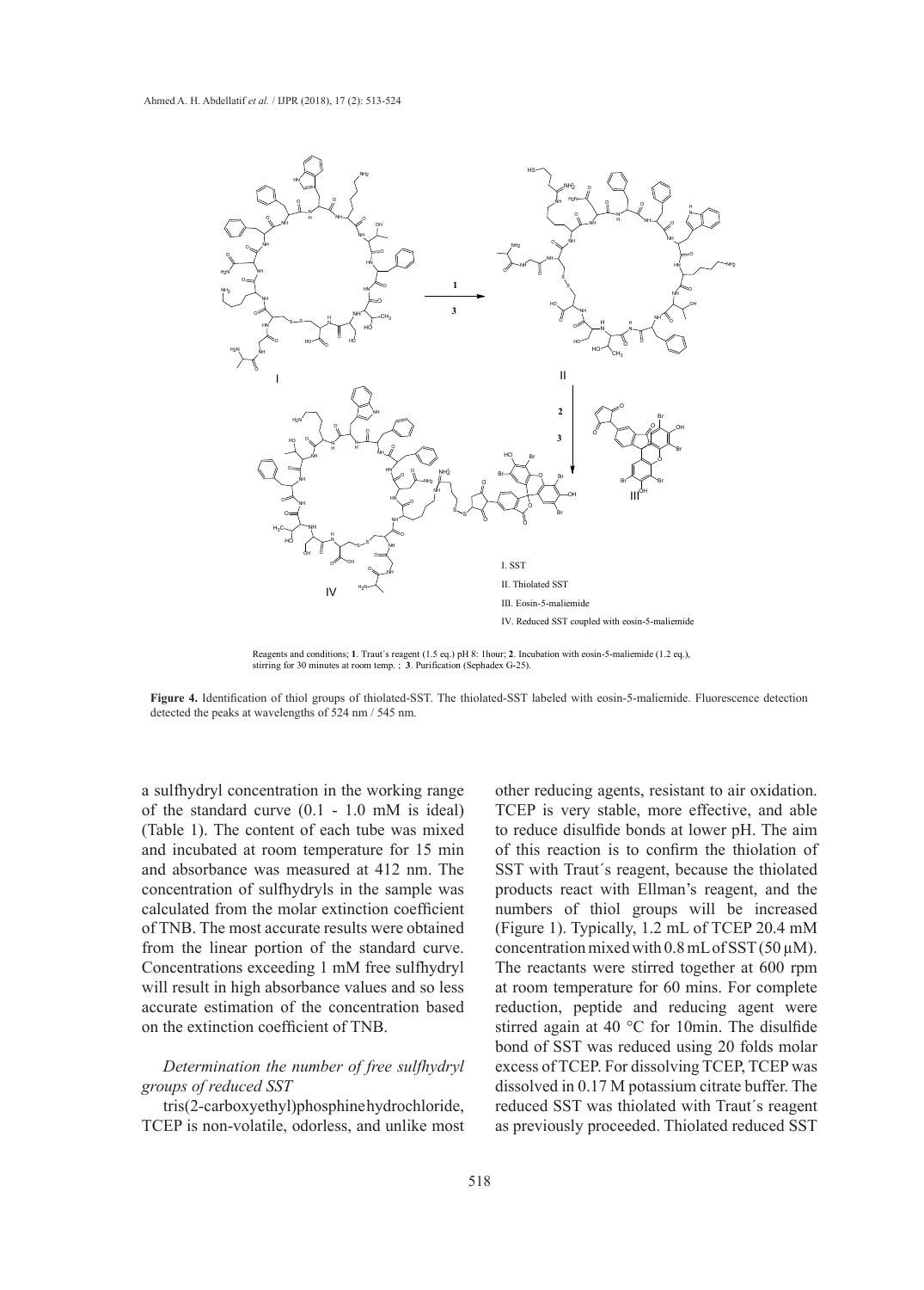

Figure 5. Calibration curve of cysteine for estimation of sulfhydryle groups using Ellman's reagent. The calibration curve of cysteine was linear from 0 mM to 1.5 mM.

was reacted with Ellman's reagent (43-45). The product was purified by running through an equilibrated Sephadex G-25 mini-column.

# *HPLC identification of thiolated-SST labeled with eosin-5-maleimide*

For confirmation of thiolation of SST with Traut´s reagent, eosin-5-maleimide was used for labeling of the thiolated-SST. Eosin-5 maleimide can be used as fluorescent probes or as photosensitizers and can be detected using fluorescence detector at wavelengths of 524 nm/ 545 nm (46, 47). In brief, 1 mL of 1.2 mM SST was reacted with (1.5 eq) Traut's reagent. The products were purified by running in Sephadex G-25 mini-column as shown in Figure 4.

Then, thiolated-SST labeled with (1.5 eq) eosin-5-maleimide. Eosin-5-maleimide solution was mixed with thiolated-SST, the reactants were stirred at 600rpm for 30 min. The products were purified by running in Sephadex G-25 mini-column, and identified by thin layer chromatography. HPLC analysis was performed for SST using a linear gradient from 26% to 39% acetonitrile in water, with 0.1% TFA as mobile phase at a flow rate of 1.0 mL/min using a C18 reversed phase analytical column. Fluorescence detection showed the peaks at wavelengths of 524 nm / 545 nm. eosin-5-maleimide. Eosin-5-maleimide solution for this reaction were applied to SST and SST were stirred at 600rpm for 30 min. The products and one lysine residue respectively. The molar were parmed by running in Sephadex  $\sigma$  25 min or ridate reaction was carried out at mini-column, and identified by thin layer was 10:1, and the reaction was carried out at chromatography. HPLC analysis was performed room temperature. To determine the number of acetonitrile in water, with 0.1% TFA as mobile was used. The calibration curve of cysteine phase at a now rate of 1.0 me/mm using a C10-<br>reversed phase analytical column. Fluorescence groups (Figure 5). The calibration curve of detection showed the peaks at wavelengths of cysteine was linear from 0 mM to 1.5 mM. To

## *Cellular uptake study*

To study the cellular uptake of Qdots-SST, Triple negative breast cancers cells (HCC-1806) were chosen as a model cell line. HCC-1806 cells were incubated with unmodified Qdots- $\text{PEG-NH}_2$  (as control nanoparticles) and Qdots-SST for 1 h in RPMI 1640 medium containing serum. The number of nanparticles per cell was determined by inductively coupled plasma optical emission spectroscopy, ICP-OES. The initial concentration of  $Q$ dots-PEG-NH<sub>2</sub> in the culture medium was 20 nM for unmodified Qdots-PEG-NH<sub>2</sub> and Qdots-SST.

# **Results and Discussion**

*Derivatization of SST with Traut's reagent, and quantitating the number of sulfhydryl groups using Ellman´s reagent*

SST was derivatized using Traut´s reagent to form thiolated-SST (48). The conditions used analogue (seglitide), which contained two lysine ratio of Traut's reagent to SST and seglitide sulfhydride groups, Ellman's reagent method was used to estimate the number of sulfhydride examine the linearity of the calibration curve, 7 different concentrations of cysteine solutions were measured (0, 0.25, 0.5, 0.75, 1, 1.25 and 1.5 mMol/L). Regression analysis gave a linear relationship:  $y = 1.3 x - 0.0016$  mol/L,  $(R^2 =$ 0.9999) (49).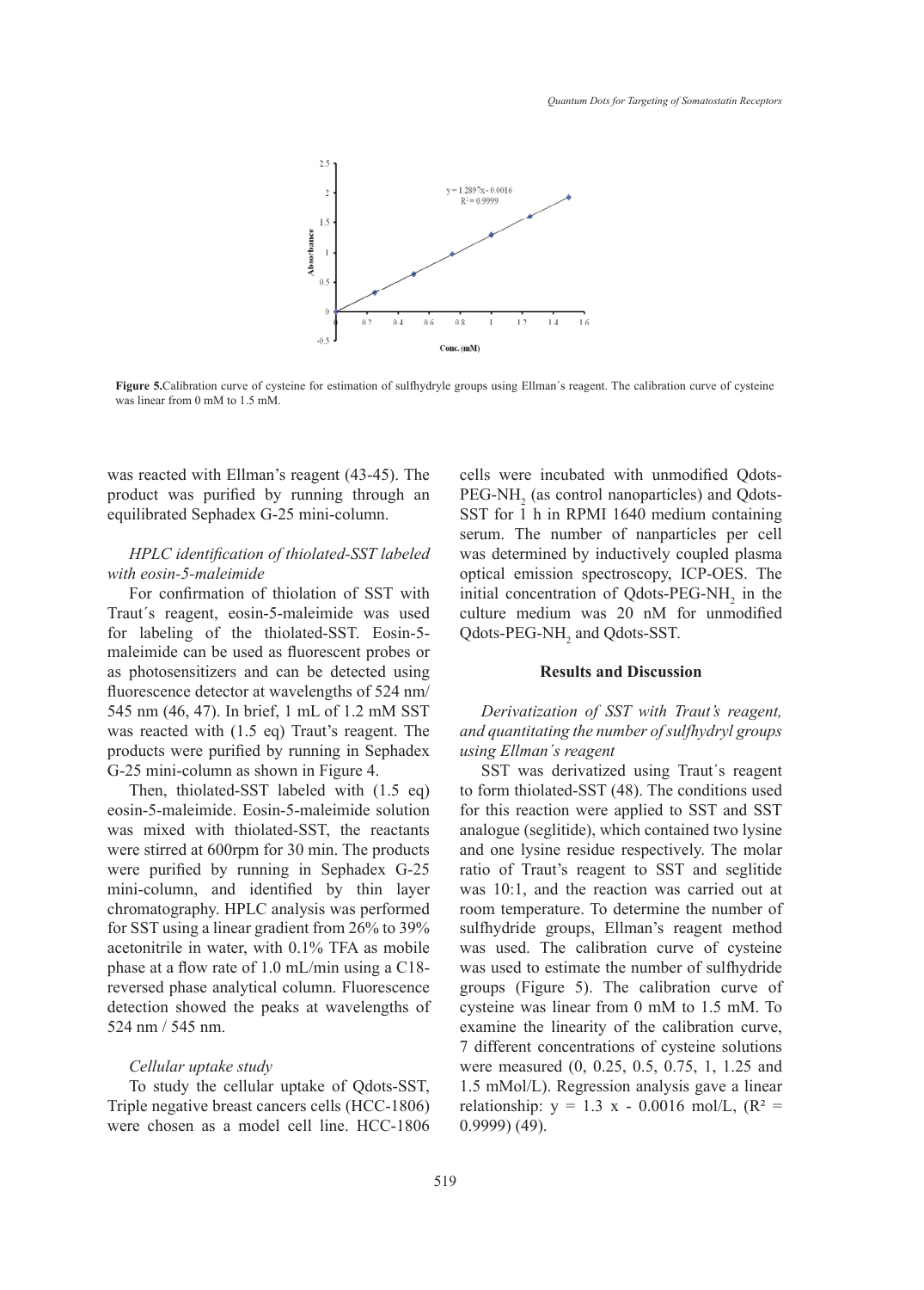

**Figure 6.** seglitide was used as standard peptide containing one sulfhydryl group.

The numbers of free sulfhydryl groups of thiolated-SST were 3.2 (3 thiol groups ), the numbers of free sulfhydryl groups of thiolated-SST reduced by TCEP were 5.6 (6 thiol groups) (Figure 6). This is due to SST contains four free (Figure 0). This is due to SST contains four free proceeded to commit the intollation of SST.<br>amino groups and two SH groups after reduction with TCEP. The higher number of thiol groups HPLC analysis of thiolated-SST may be due to the breakage of the intrinsic disulfide bond in the molecule, while the number of free sulfhydryl groups of thiolated-seglitide was just only one (38, 48, 50). To confirm the thiolation of SST, SST was reduced with TCEP. increase in number of sulfhydryl groups in reduced-thiolated-SST confimed that the number of sulfhydryl groups in thiolated-SST were 3. The derivatization of SST with Traut´s reagent

is very simple and versatile. The number of sulfhydryl groups can be controlled by the molar ratio of Traut´s reagent to SST. The thiolation of SST reduced by TCEP were 5.6 (6 thiol groups) seglitide and reduction of SST with TCEP were proceeded to confirm the thiolation of SST.

## *HPLC analysis of thiolated-SST*

The thiolation of SST was investigated using disulfide bond in the molecule, while the number HPLC. Figure 7 shows the HPLC-chromatograph for SST before and after thiolation with Traut's of the sumiyary groups of unotated-segment and start before and after thiolation with fraut's was just only one (38, 48, 50). To confirm the reagent. The single peak eluted at about 19 min thiolation of SST, SST was reduced with TCEP. corresponded to SST. Thiolated-SST eluted at 18.6 min. The signal consists of multiple reduced thiolated SST confimed that the number in hydrophilicity. The increase in the signal state is the interpret appeared between 20.5 and 23 min (Figure 7) and could be related to SST in isomerized form.



Figure 7. HPLC chromatographs of SST reacted with Traut's reagent. Signals were detected at 274 nm. Single peak eluted at about 19 min corresponded to SST. Thiolated-SST eluted at 18.6 min.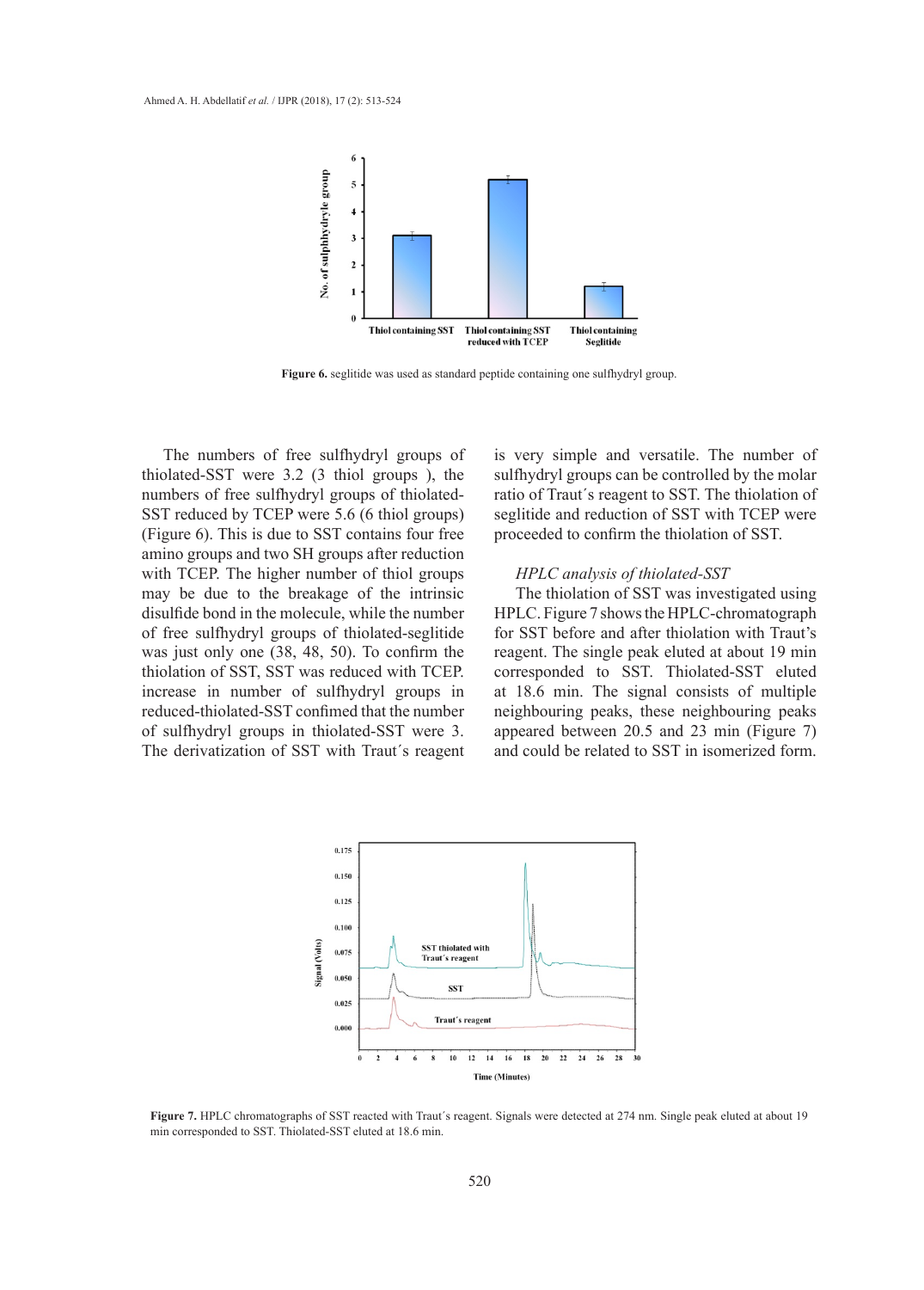

to thiolated-SST. Peak (3-b) represents the thiolated-SST labeled with eosin-5-malermide, which shows a conversion of about 59.1%, confirming that the SST was thiolated by Traut's reagent. The thiol-reactive eosin-5-maleimide signals were detected using fluorescence **Figure 8.** HPLC chromatograph of SST, SST thiolated with Traut´s reagent and labeled with eosin-5-maliemide. Peak (3-a) corresponds detection at 545nm.

Neither thiolated-SST nor SST degradation products were detected. Thiolated-SST eluted earlier than SST which is related to the increase in hydrophilicity. Traut´s reagent showed no significant signal, and do not interfere the analysis of the peptides.

To confirm the thiolation of SST with Traut´s reagent, eosin-5-maleimide was conjugated to the sulfhydryl group of thiolated-SST. The thiolreactive eosin-5-maleimide can be detected using fluorescence detection at 545 nm (46, 47). Figure 8 shows the chromatograph of the reaction mixture of thiolated-SST labeled with Traut's reagent. eosin-5-maleimide. Peak (3-a) corresponds to For the conjugation of thiolated-SST to Qdots

thiolated-SST. Its intensity decreased from 0.85 to 0.22 during the reaction, which indicates that 26% did not interact with eosin-5-maleimide drophilicity. Traut's reagent showed no and remained in thiolated form. Furthermore, HPLC analysis showed that the peak of eosin-5 maleimide showed that the peak of cosm-<br>lysis of the peptides. The unit is as reported maleimide showed some impurities as reported To confirm the thiolation of SST with Traut's by the supplier. The chromatogram of thiolatedgent, eosin-5-maleimide was conjugated to SST showed some impurities from Traut's reagent that could not be separated. Peak (3-b) ctive eosin-5-maleimide can be detected represents the thiolated-SST labeled with eosinng fluorescence detection at 545 nm (46, 5-maleimide, which shows a conversion of about  $\overline{S}$ 59%, confirming that the SST was thiolated by Traut´s reagent.

For the conjugation of thiolated-SST to Qdots-



**Figure 9.** The bio-distribution of Qdots-PEG-NH<sub>2</sub> in HCC1806 cells from mice as determined by ICP-OES.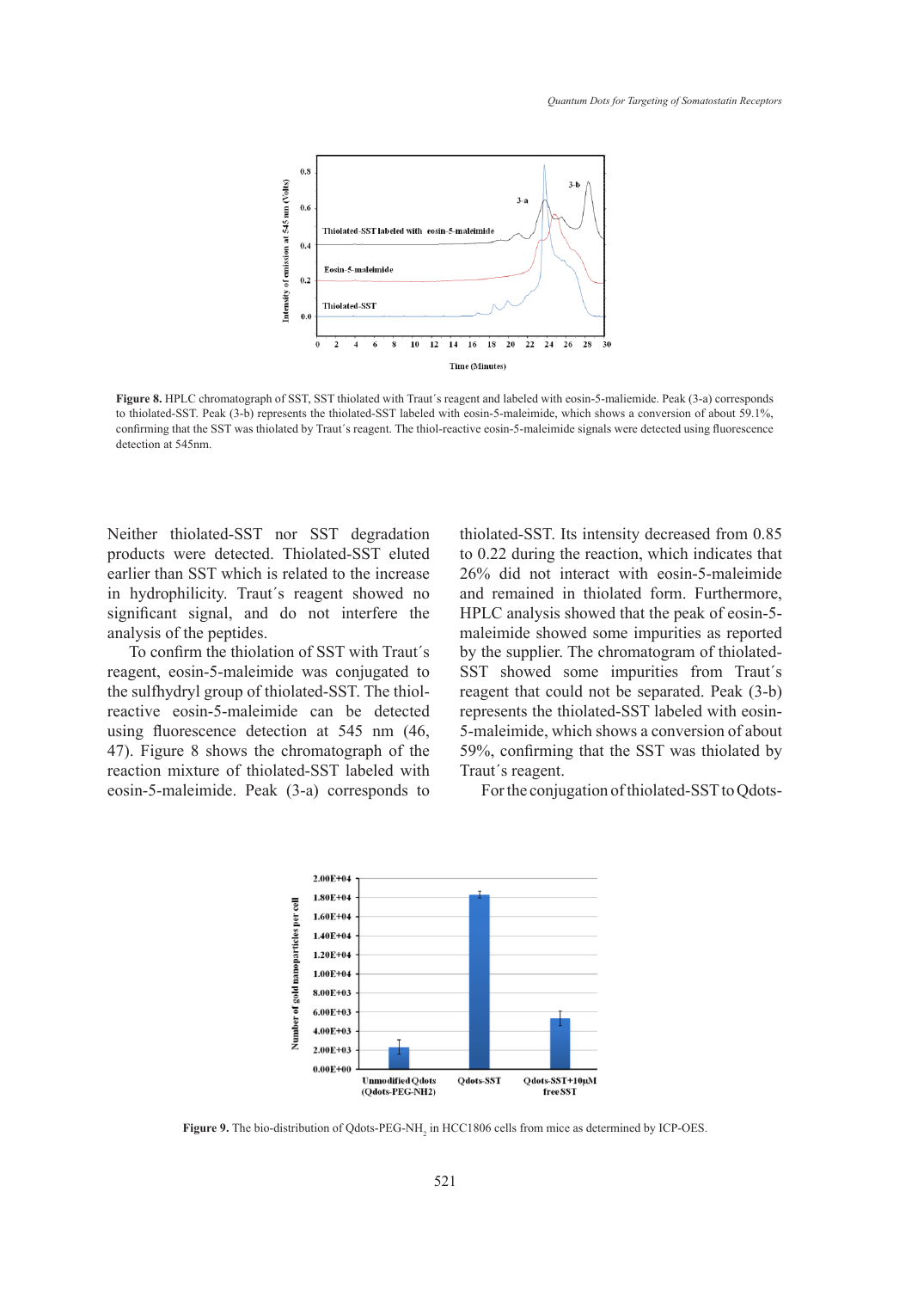PEG-NH<sub>2</sub>, Qdots-PEG-NH<sub>2</sub> were rendered thiol-reactive upon treatment with sulfo-SMCC, subsequently reacted with thiolated-SST and purified by gel filtration chromatography as shown in Figure 2. The thiolated-SST reacted in a molar ratio of 20:1 with Qdots-PEG- $NH<sub>2</sub>$  activated with sulfo-SMCC calculated based on the number of activated PEG chains. The produced nanoparticles were incubated with HCC1806 in culture media to study the internalization of Qdots-SST.

#### *Cellular uptake study*

Qdots-SST were internalized in higher amounts (estimated number,  $18333 \pm 356$  per cell) more than the unmodified particles (estimated number 2339  $\pm$  755). The internalization of Qdots-SST was suppressed in the presence of high concentration of SST, the concentration used was  $10 \mu M$  and the estimated number was 5339  $\pm$  758 (Figure 9). However, the higher amounts of SST up to 10 µM displaced the nanoparticles from the receptor. Hence, it can be concluded that the difference in the cellular uptake of Qdots-SST is due to differences in surface properties and not in the size of Qdots-PEG-NH<sub>2</sub>. Nanoparticle interaction with cells is an issue of importance for targeting of these particles to different cells. Furthermore, this is an active targeting to SSTRs with also counteract unwanted interactions with cell receotor such as the non-specific enternalizarion. SST as SSTRs agonist could easily fit on the SSTRs which increase the internalization of Qdots-SST, whilest blocking of these receptors by high concentration of SST led to decrease of the internalization of Qdots-SST.

## **Conclusion**

Thiolation was necessary for the conjugation of SST to Qdots-PEG-NH<sub>2</sub>. The results confirm that the SST was sufficiently thiolated by Traut's reagent. Ellman's reagent was used to determine the number of sulfhydryle groups. In addition, higher amounts of Qdots-SST particles internalized per cell in HCC-1806 cell lines compared to unmodified  $Q$ dots-PEG-NH<sub>2</sub> and Qdots-SST in the presence of high conc of free SST. Such internalization depends on the surface

properties of the cells not on the size of particles as shown when the receptors were blocked by incorporation of free agonist peptide. Finally, the principle has been proofed, and we will focus in the future to deliver these Qdots-SST to different tumor cells.

#### **References**

- Chan WCW, Maxwell DJ, Gao XH, Bailey RE, Han (1) MY and Nie SM. Luminescent quantum dots for multiplexed biological detection and imaging. *Curr. Opin. Biotech*. (2002) 13: 40-6.
- (2) Peng ZA and Peng XG. Formation of high-quality CdTe, CdSe, and CdS nanocrystals using CdO as precursor. *J. Am. Chem. Soc*. (2001) 123: 83-4.
- Abdellatif AA. Targeting of somatostatin receptors (3) using quantum dots nanoparticles decorated with octreotide. *J. Nanomed. Nanotechnol*. (2015) S6: 1.
- Resch-Genger U, Grabolle M, Cavaliere-Jaricot S, (4) Nitschke R and Nann T. Quantum dots versus organic dyes as fluorescent labels. *Nat. Methods.* (2008) 5: 763-75.
- $(5)$  Xu J, Ruchala P, Ebenstein Y, Li JJ and Weiss S. Stable, Compact, Bright Biofunctional Quantum Dots with Improved Peptide Coating. *J. Phys. Chem. B.* (2012) 116: 11370–8.
- (6) Kim SW, Zimmer JP, Ohnishi S, Tracy JB, Frangioni JV and Bawendi MG. Engineering InAs(x)P(1-x)/InP/ ZnSe III-V alloyed core/shell quantum dots for the near-infrared. *J. Am. Chem. Soc*. (2005) 127: 10526- 32.
- Abdellatif AA and Tawfeek HM. Transfersomal (7) Nanoparticles for Enhanced Transdermal Delivery of Clindamycin. *AAPS. Pharm. Sci. Tech*. (2016) 17: 1067-74.
- Chen HP, Gai HW and Yeung ES. Inhibition of (8) photobleaching and blue shift in quantum dots. *Chem. Commun*. (2009) 13: 1676-8.
- (9) Ballou B, Ernst LA and Waggoner AS. Fluorescence imaging of tumors *in-vivo*. *Curr. Med. Chem*. (2005) 12: 795-805.
- Ye L, Yong KT, Liu LW, Roy I, Hu R, Zhu J, Cia H, (10) Law WC, Liu J, Liu Y, Hu Y, Zhang X, Swihart MT and Prasad PN. A pilot study in non-human primates shows no adverse response to intravenous injection of quantum dots. *Nat. Nanotechnol*. (2012) 7: 453-8.
- $(11)$  Chen N, He Y, Su YY, Li XM, Huang Q and Wang HF. The cytotoxicity of cadmium-based quantum dots. *Biomaterials* (2012) 33: 1238-44.
- (12) Zhang TT, Stilwell JL, Gerion D, Ding LH, Elboudwarej O and Cooke PA. Cellular effect of high doses of silica-coated quantum dot profiled with high throughput gene expression analysis and high content cellomics measurements. *Nano. Lett*. (2006) 6: 800-8.
- (13) Selim KMK, Xing ZC, Choi MJ, Chang Y, Guo HQ and Kang IK. Reduced cytotoxicity of insulin-immobilized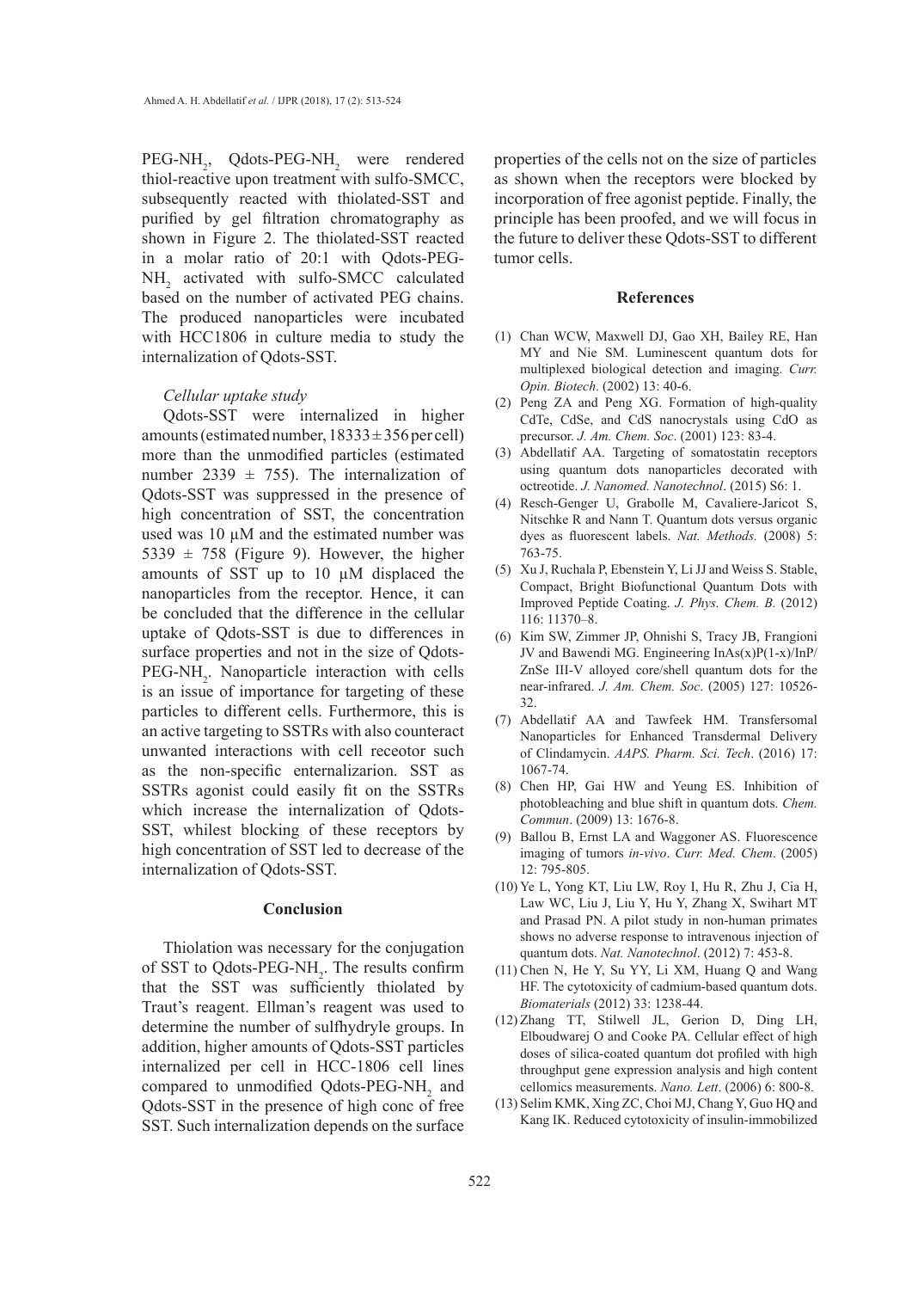CdS quantum dots using PEG as a spacer. *Nanoscale. Res. Lett*. (2011) 6: 528.

- (14) Cao J, Zhu HY, Deng DW, Xue B, Tang LP, Mahounga D, Qian and Gu Y. *In-vivo* NIR imaging with PbS quantum dots entrapped in biodegradable micelles. *J. Biomed. Mater. Res A*. (2012) 100A: 958-68.
- (15) Pericleous P, Gazouli M, Lyberopoulou A, Rizos S, Nikiteas N and Efstathopoulos EP. Quantum dots hold promise for early cancer imaging and detection. *Int. J. Cancer* (2012) 131: 519-28.
- CQ and Ren JC. Water-soluble mercaptoundecanoic acid (MUA)-coated CdTe quantum dots: one-step microwave synthesis, characterization and cancer cell imaging. *Luminescence* (2012) 27: 199-203.  $(16)$  Dong
- (17) Sajja HK, East MP, Mao H, Wang YA, Nie S and Yang L. Development of multifunctional nanoparticles for targeted drug delivery and noninvasive imaging of therapeutic effect. *Curr. Drug Discov. Technol*. (2009) 6: 43-51.
- (18) Hoyer D, Bell GI, Berelowitz M, Epelbaum J, Feniuk W and Humphrey PP. Classification and nomenclature of somatostatin receptors. *Trends Pharmacol. Sci*. (1995) 16: 86-8.
- (19) Patel YC. Somatostatin and its receptor family. *Front*. *Neuroendocrinol*. (1999) 20: 157-98.
- (20) Rufini V, Calcagni ML and Baum RP. Imaging of neuroendocrine tumors. *Semin. Nucl. Med*. (2006) 36: 228-47.
- (21) Taniyama Y, Suzuki T, Mikami Y, Moriya T, Satomi S and Sasano H. Systemic distribution of somatostatin receptor subtypes in human: an immunohistochemical study. *Endocr.J*. (2005) 52: 605-11.
- Long JB. Spinal subarachnoid injection of somatostatin (22) causes neurological deficits and neuronal injury in rats. *Eur. J. Pharmacol*. (1988) 149: 287-96.
- $(23)$  Reubi JC, Waser B, Schaer JC and Laissue JA. Somatostatin receptor sst1-sst5 expression in normal and neoplastic human tissues using receptor autoradiography with subtype-selective ligands. *Eur. J. Nucl. Med*. (2001) 28: 836-46.
- (24) Rivera JA, Alturaihi H and Kumar U. Differential regulation of somatostatin receptors 1 and 2 mRNA and protein expression by tamoxifen and estradiol in breast cancer cells. *J. Carcinog*. (2005) 4: 10.
- (25) Virgolini I, Traub T, Novotny C, Leimer M, Fuger B, Li SR. Experience with indium-111 and yttrium-90-labeled somatostatin analogs. *Curr. Pharm. Des*. (2002) 8: 1781-807.
- (26) Weiner RE and Thakur ML. Radiolabeled peptides in oncology: role in diagnosis and treatment. *Bio. Drugs* (2005) 19: 145-63.
- (27) Sharma K and Srikant CB. Induction of wild-type p53, Bax, and acidic endonuclease during somatostatinsignaled apoptosis in MCF-7 human breast cancer cells. *Int. J. Cancer* (1998) 76: 259-66.
- (28) Abdellatif AA, Zayed G, El-Bakry A, Zaky A, Saleem IY and Tawfeek HM. Novel gold nanoparticles coated with somatostatin as a potential delivery system for

targeting somatostatin receptors. *Drug Dev. Ind. Pharm*. (2016) 42: 1782-91.

- (29) Moaeen-Ud-Din M and Yang LG. Evolutionary history of the somatostatin and somatostatin receptors. *J. Genet*. (2009) 88: 41-53.
- (30) Reisine T, Woulfe D, Raynor K, Kong H, Heerding J and Hines J. Interaction of somatostatin receptors with G proteins and cellular effector systems. *Ciba Found. Symp*. (1995) 190:160-7; discussion 7-70.
- $(31)$  Bell GI, Yasuda K, Kong H, Law SF, Raynor K and Reisine T. Molecular biology of somatostatin receptors. *Ciba Found. Symp*. (1995) 190: 65-79; discussion 80- 8.
- Florio T, Rim C, Hershberger RE, Loda M and Stork (32) PJS. The Somatostatin Receptor Sstr1 Is Coupled to Phosphotyrosine Phosphatase-Activity in Cho-K1 Cells. *Mol. Endocrinol*. (1994) 8: 1289-97.
- Lahlou H, Guillermet J, Hortala M, Vernejoul F, (33) Pyronnet S and Bousquet C. Molecular signaling of somatostatin receptors. *Ann. NY Acad. Sci*. (2004) 1014: 121-31.
- Abdellatif AAH, Abd El Rasoul S and Osman S. (34) Gold Nanoparticles Decorated With Octreotide For Somatostatin Receptors Targeting. *J. Pharm. Sci. Res*. (2015) 7: 14-20.
- Faisal W, Farag F, Abdellatif AAH and Abbas A. Taste (35) masking approaches for medicines. *Curr. Drug Deliv*. (2017) 14: doi: 10.2174/156720181466617101314595 8. [Epub ahead of print].
- (36) Tawfeek HM, Abdellatif AAH, Dennison TJ, Mohammed AR, Sadiq Y and Saleem IY. Colonic delivery of indometacin loaded PGA-co-PDL microparticles coated with Eudragit L100-55 from fast disintegrating tablets. *Int. J. Pharm*. (2017) 531: 80-9.
- (37) Traut RR, Bollen A, Sun TT, Hershey JW, Sundberg J and Pierce LR. Methyl 4-mercaptobutyrimidate as a cleavable cross-linking reagent and its application to the *Escherichia coli* 30S ribosome. *Biochem.* (1973) 12: 3266-73.
- (38) Amartey JK. Technetium-99m labeled somatostatin and analogs: synthesis, characterization and *in-vivo* evaluation. *Nucl. Med. Biol*. (1993) 20: 539-43.
- (39) Tkacz B, Dworniak D, Kociolek K. [Free sulfhydryl groups in the serum of patients with parasitic diseases, analyzed by the Ellman method]. *Wiad Parazytol*. (1984) 30: 445-51.
- Ellman GL. Tissue sulfhydryl groups. *Arch. Biochem.*  (40) *Biophys*. (1959) 82: 70-7.
- $(41)$  Collier HB. Letter: A note on the molar absorptivity of reduced Ellmanʹs reagent, 3-carboxylato-4 nitrothiophenolate. *Anal. Biochem*. (1973) 56: 310-1.
- (42) Riddles PW, Blakeley RL and Zerner B. Reassessment of Ellmanʹs reagent. *Methods Enzymol*. (1983) 91: 49- 60.
- Muller S, Vensel WH, Kasarda DD, Kohler P and (43) Wieser H. Disulphide bonds of adjacent cysteine residues in low molecular weight subunits of wheat glutenin. *J. Cereal. Sci*. (1998) 27: 109-16.
- (44) Ruegg UT and Rudinger J. Reductive cleavage of